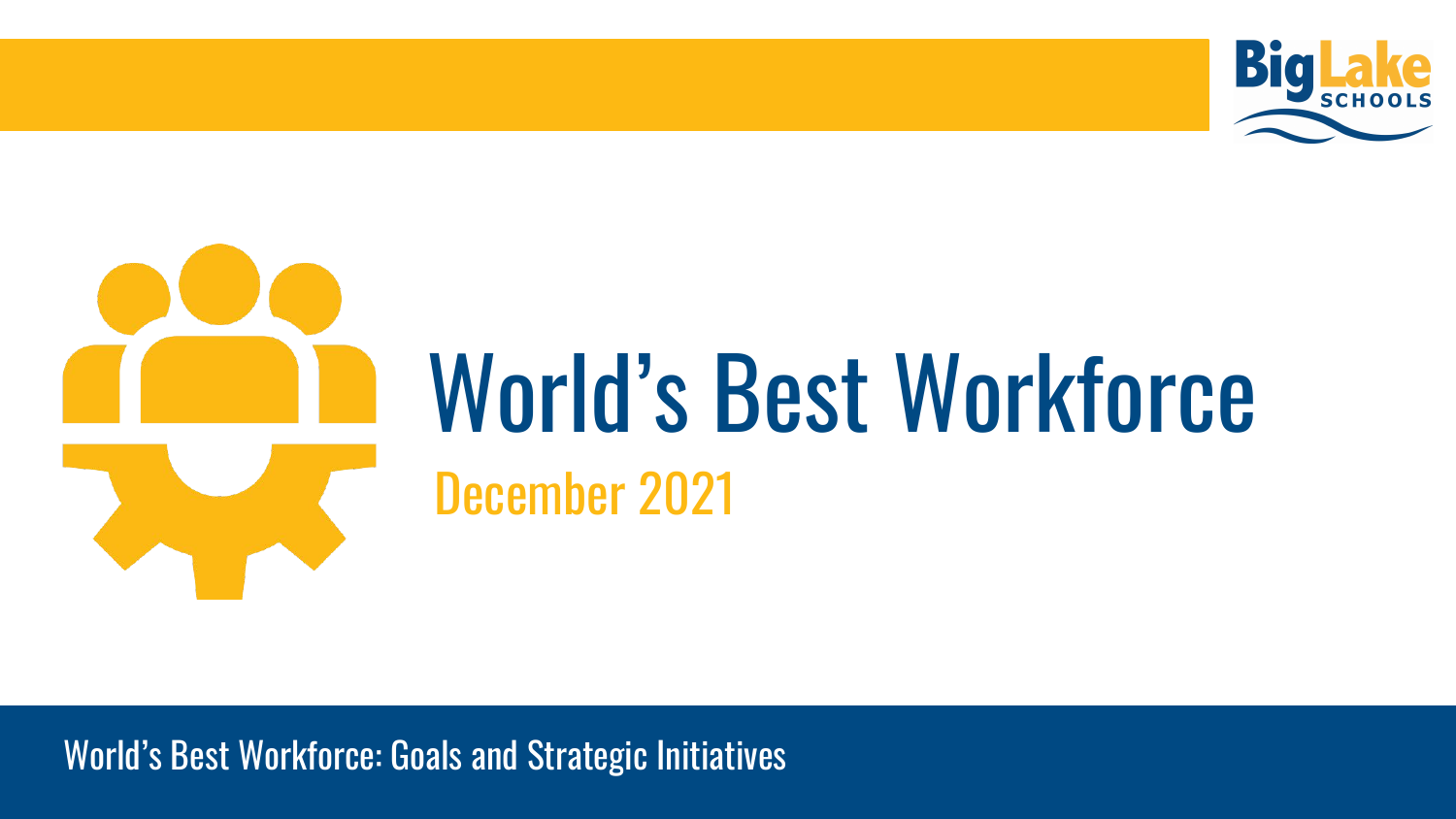#### World's Best Workforce





- The World's Best Workforce (WBWF) was developed in 2013 ([Minnesota Statutes, section 120B.11\)](https://www.revisor.mn.gov/statutes/cite/120B.11) to ensure that school districts and charter schools in Minnesota enhance student achievement through teaching and learning supports.
- School boards that govern districts and charter schools are required to develop comprehensive, long-term strategic plans that address five WBWF goals.
- BLS planning aligns with our strategic directions (Vision 2020).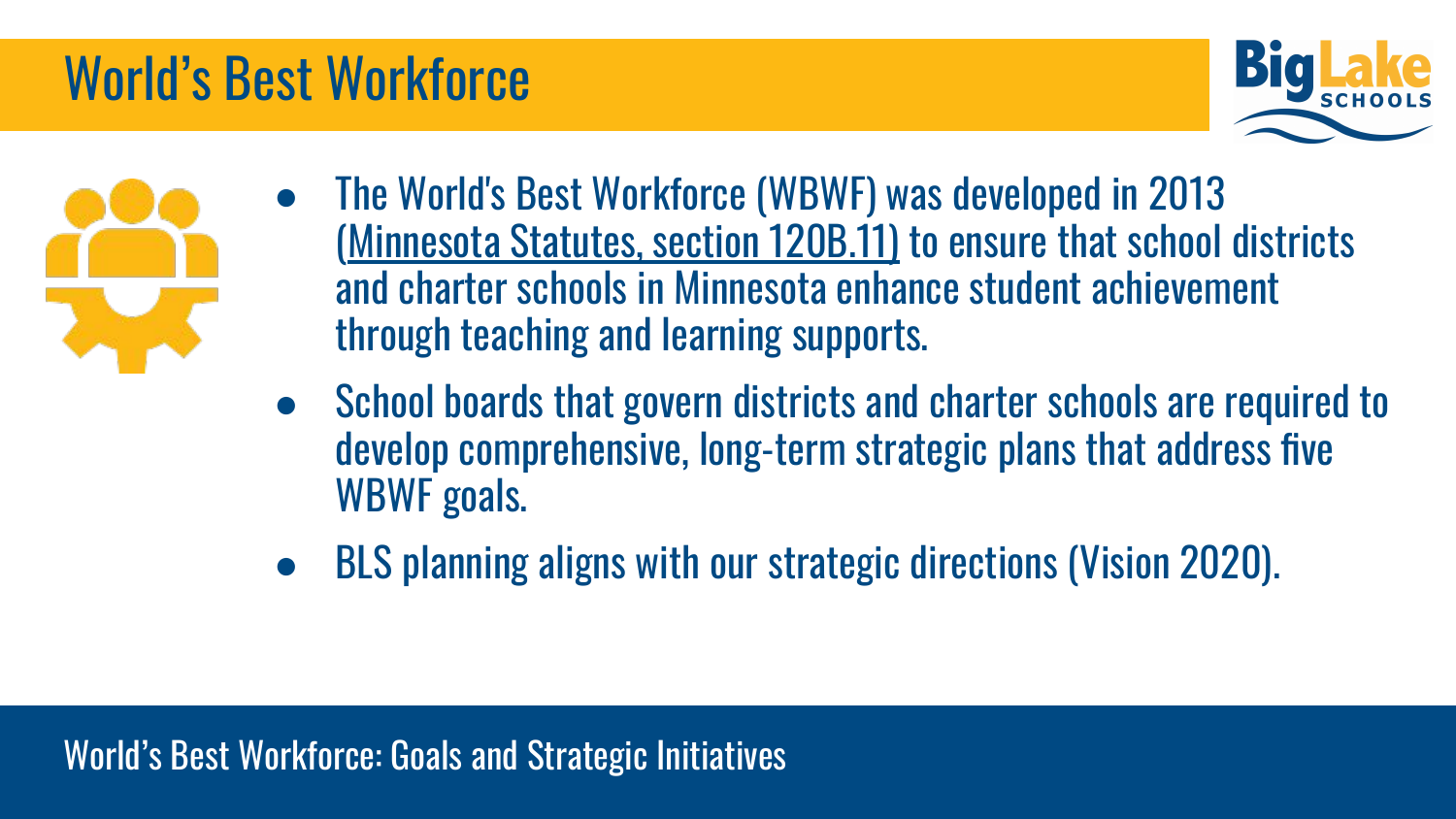#### Progress Report: What You Need to Know



- Since the goal areas remain constant, BLS will develop multi-year goals with overarching strategies.
- Covid impacted progress and data from 2020-2021.
	- $\circ$  Learning models were inconsistent for teachers and students.
	- $\circ$  The percentage of students screened during the year was lower due to changing learning models.
	- $\circ$  The percentage of students who completed standardized testing was lower, as approximately 16 percent of students who would have tested did not take the assessments.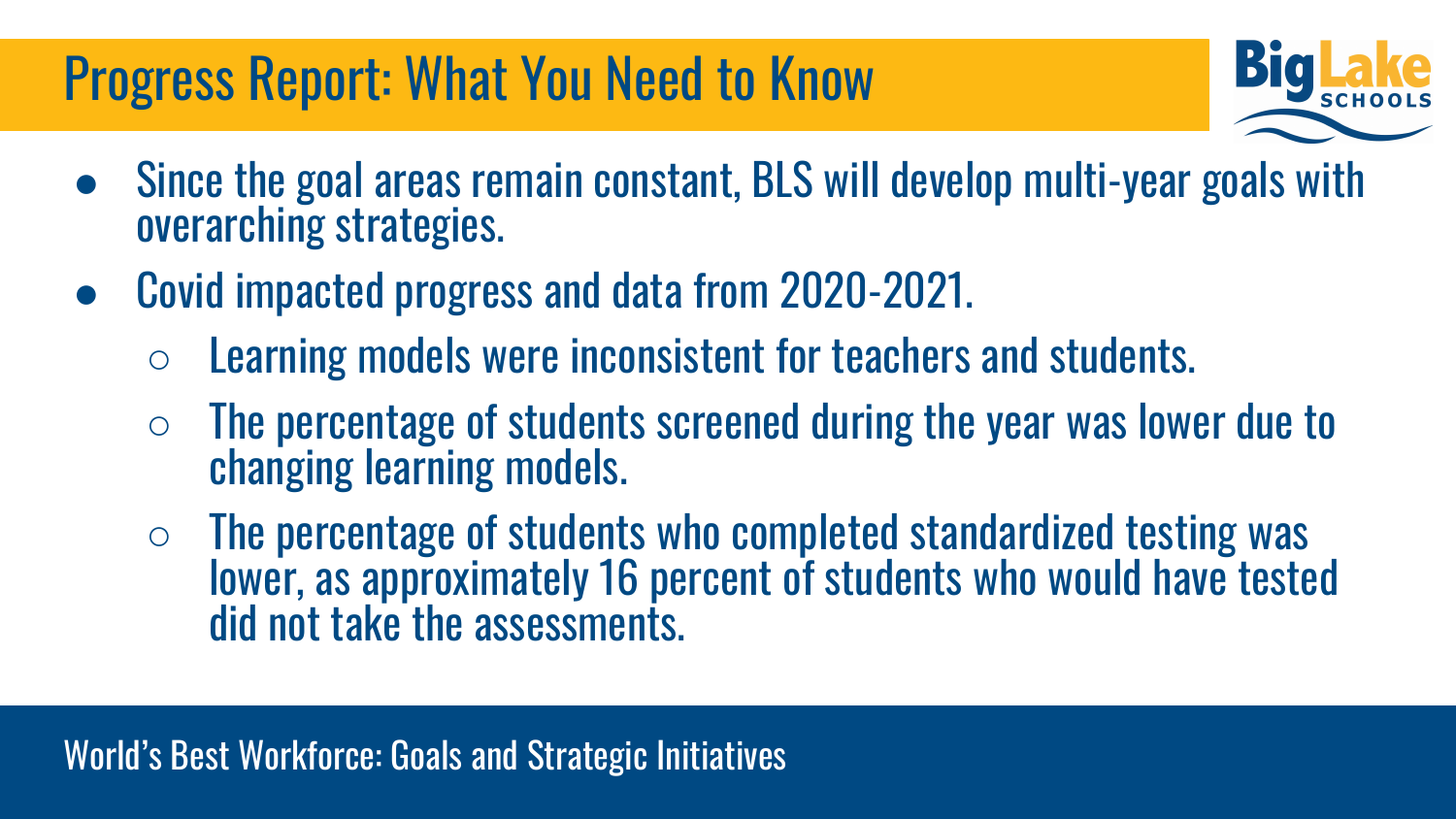#### WBWF Goal Areas





- 1. All children are ready for school.
- 2. All third-graders can read at grade level.
- 3. All racial and economic achievement gaps between students are closed.
- 4. All students are ready for career and college.
- 5. All students graduate from high school.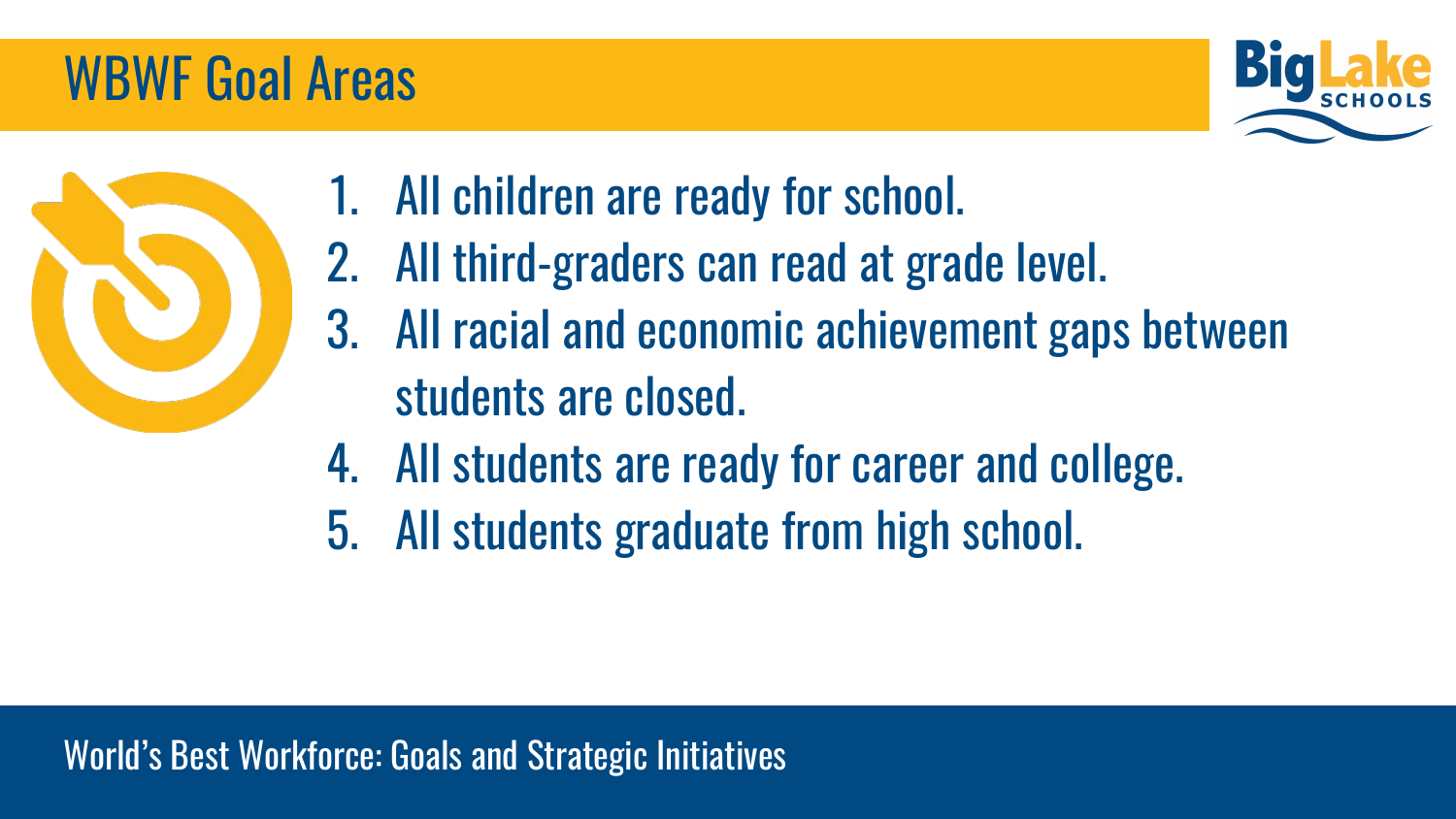

To ensure all children residing in our district are ready for kindergarten, Big Lake Little Learners Preschool Program objectives will include:

The percentage of four year olds (K-eligible Fall 2022) enrolled for over 20 weeks, who earn an achievement level of "Meets" the Widely Held Expectations or "Exceeds" the Widely Held Expectations in the literacy domain as measured by Teaching Strategies GOLD 15.a notices and discriminates rhyme, will increase from 50% in the Fall of 2021 to 75% in the Spring of 2022.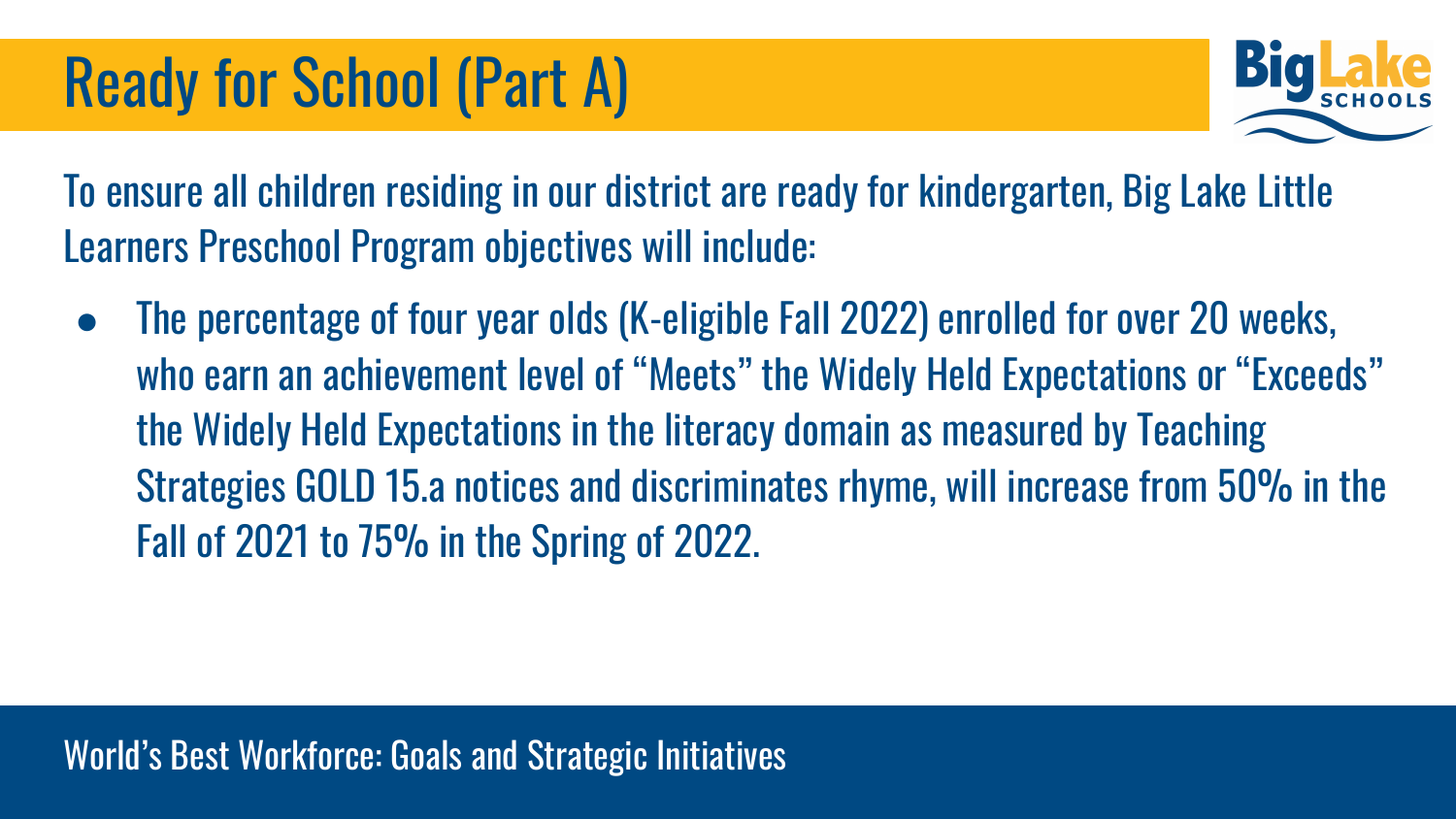

To ensure all children residing in our district are ready for kindergarten, Big Lake Little Learners Preschool Program objectives will include:

The percentage of children age 4 years olds (K-eligible Fall 2022) who have attended Little Learners preschool for over 20 weeks, who earn an achievement level of "Meets" the Widely Held Expectations or "Exceeds" the Widely Held Expectations in the literacy domain as measured by Teaching Strategies GOLD will increase their ability to manage feelings from 50% to 75% proficient (TS Gold Social Emotional Objective 1a).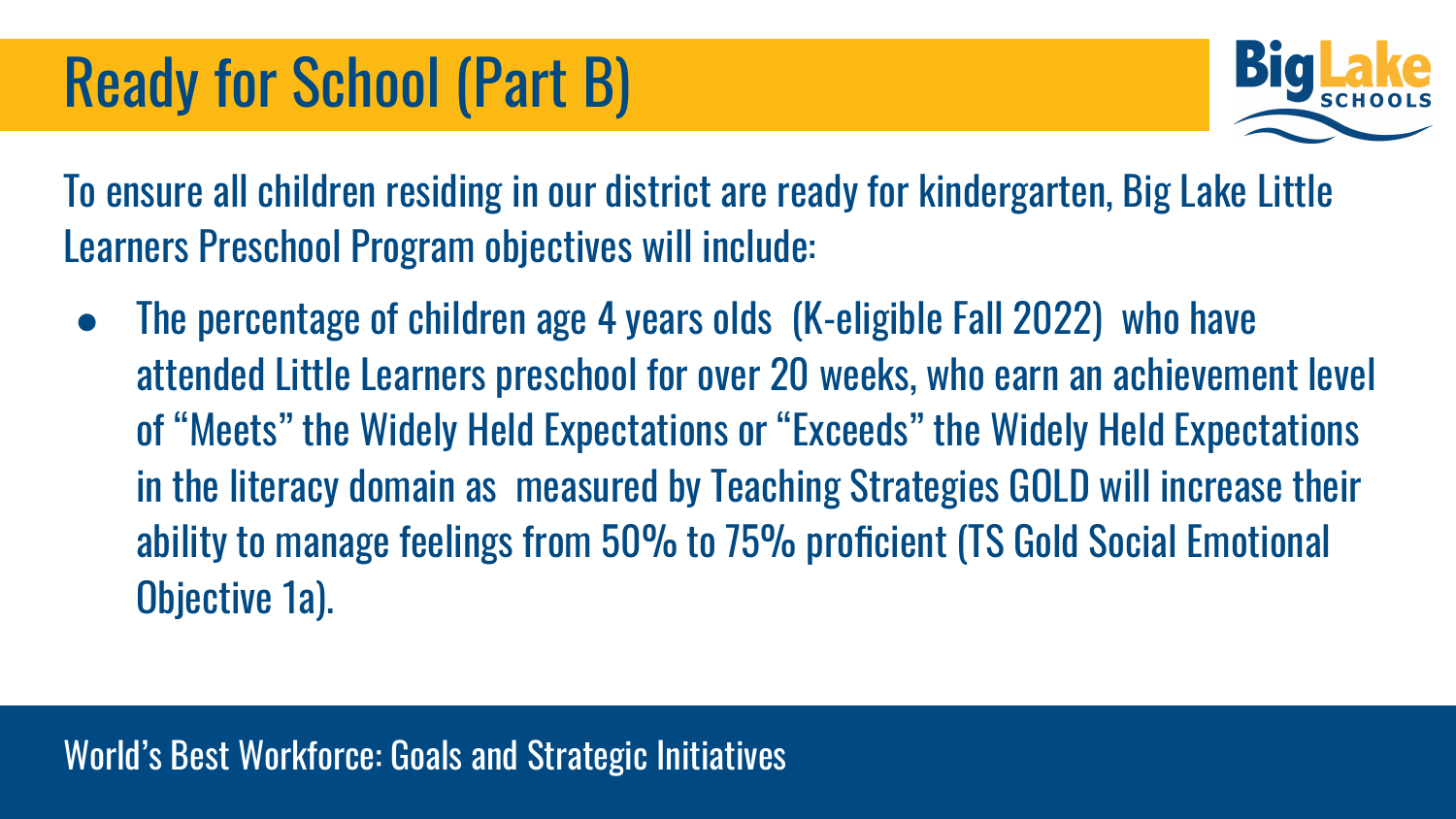### Ready for School Strategies



- Ensure staff have an understanding of the expectations and support to implement targeted strategies.
- Partner with families through increased communication and at-home learning opportunities.
- Share resources and strategies with other childcare providers and families who elect not/are unable to attend Little Learners.
- Monitor progress prior to and at screenings in preparation for K.
- Participate in strategic planning to support alignment between EC and K-12.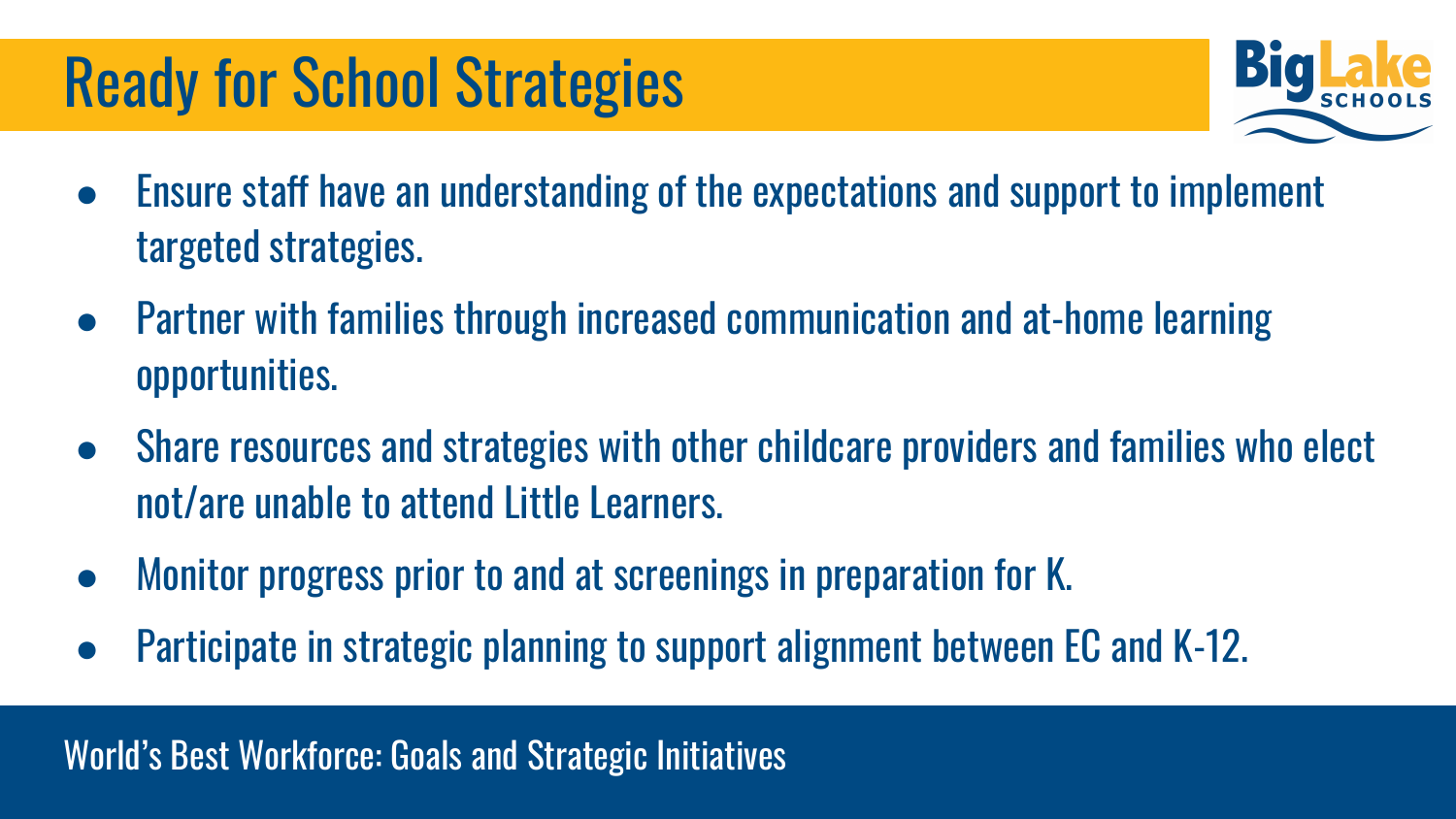# Reading At/Above Grade Level by Grade 3





By May 2022, grade 3 students will improve their overall proficiency on the MCA III reading test by increasing the percentage of students proficient from 46 to 53 percent.

Note: We anticipate proficiency will be consistent with pre-Covid results (mid-60s) given in-person learning, the number of students testing, and targeted strategies (see subsequent slides).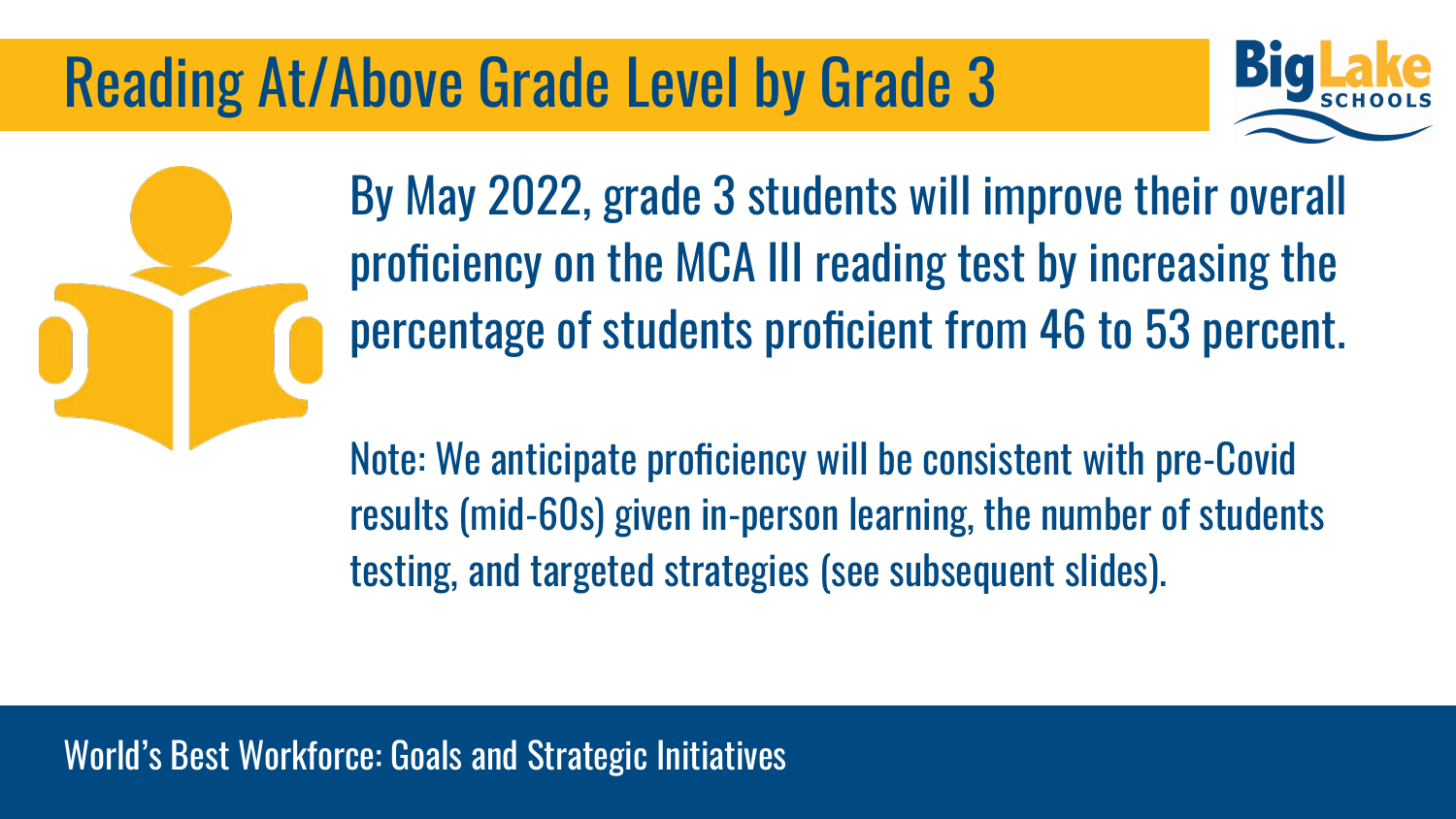# Reading By Grade 3 Strategies



- Effectively implement Fundations (phonics program) for students in grades K-3 and Heggerty (phonemic awareness) for students in grades K-2.
	- Effectively implement targeted literacy practices (academic conversations and response (low stakes) writing) for students in grades K-3.
	- Refine units of instruction to ensure alignment with prioritized MN Academic Standards, the Science of Reading, and the Five Pillars.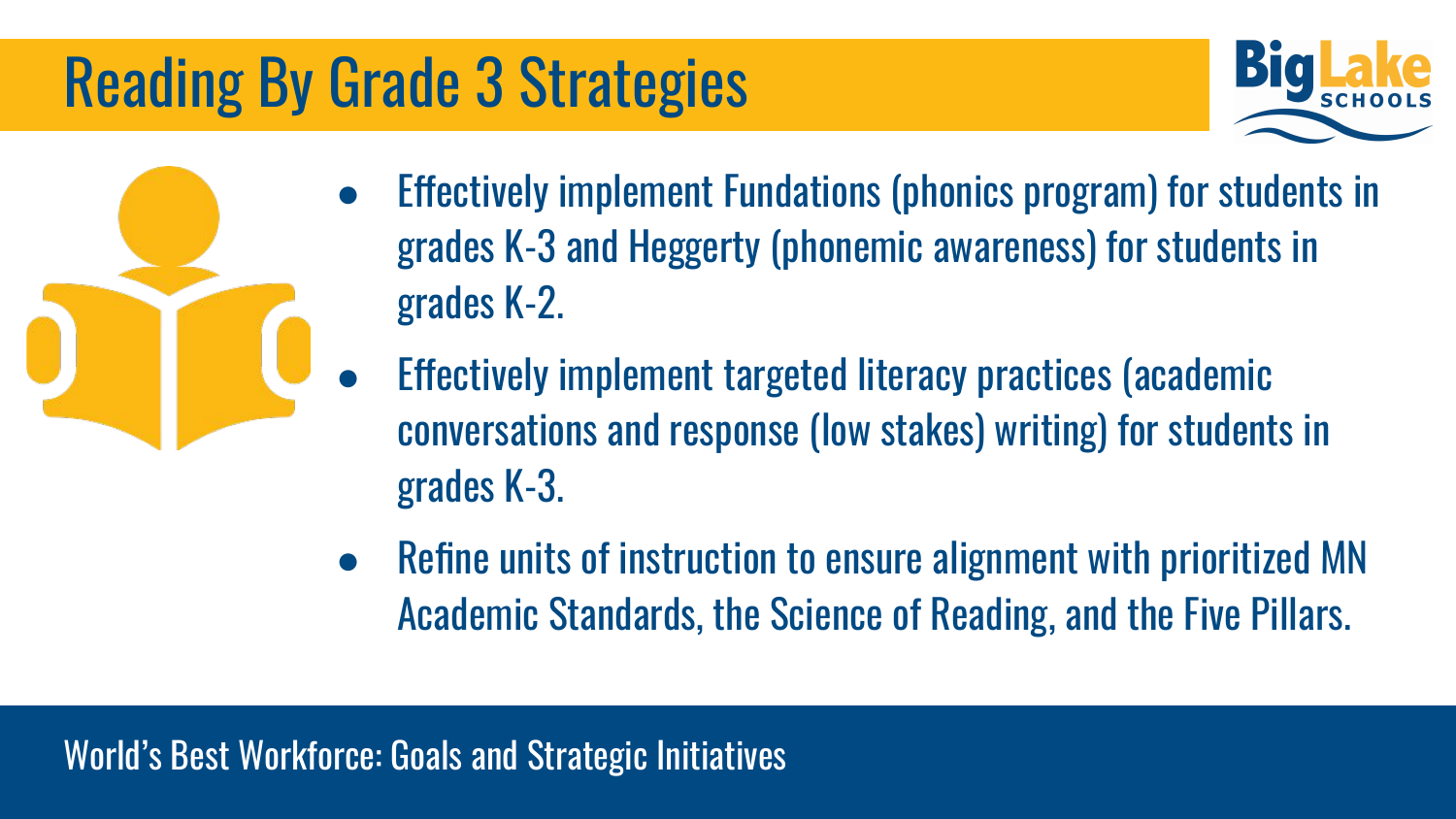# Reading By Grade 3 Strategies



- Align instructional planning to prioritized grade-level standards Test Specifications, Benchmark Reports, and Achievement Level Descriptors.
- Screen and progress monitor students throughout the year using resources from FastBridge (K-3), mClass (Gr 3), and other evidence-based resources.
- Provide targeted interventions for students who need additional support through ADSIS for students in grades K-3 and/or Title I services for students in grades K-2.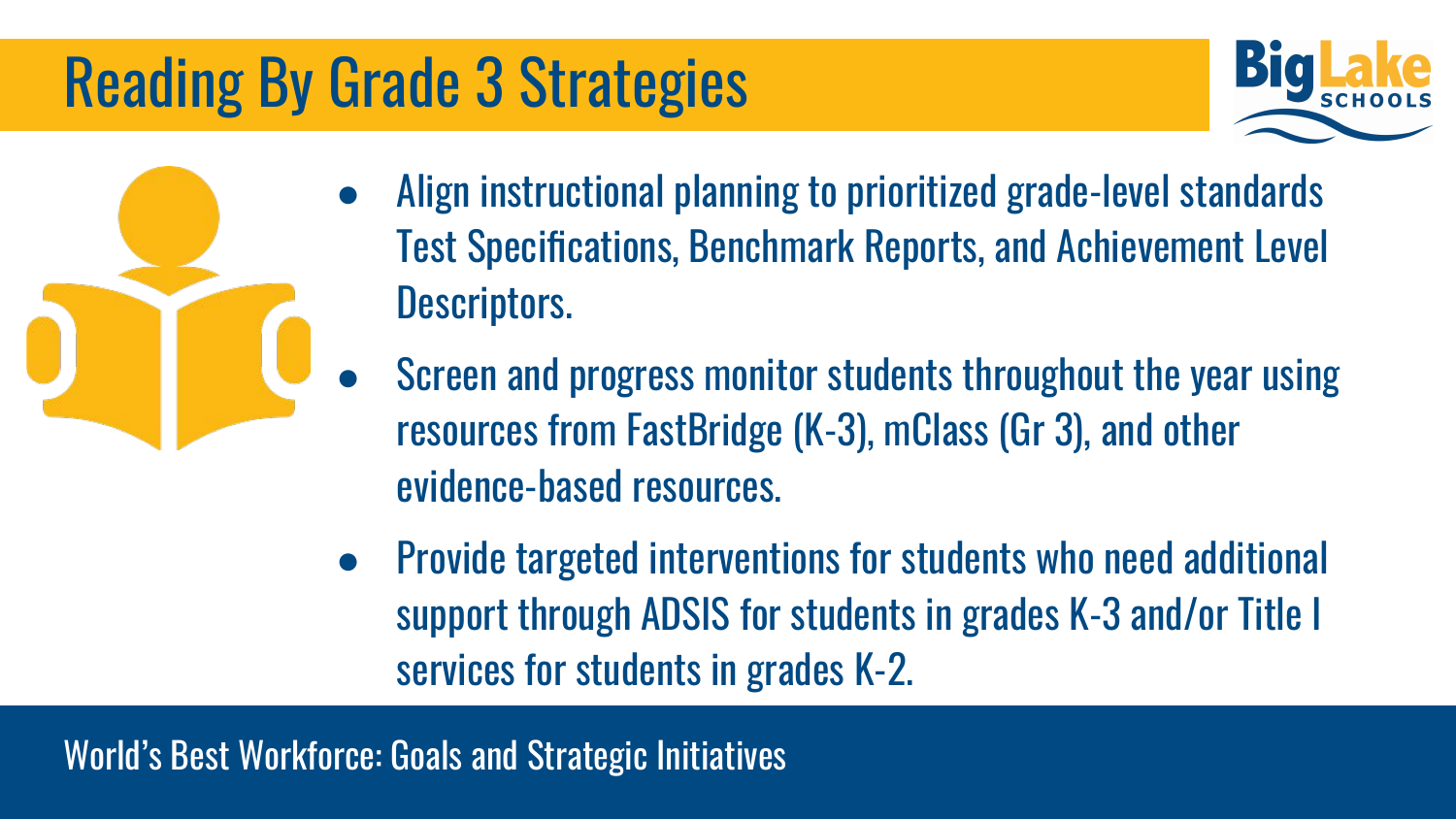#### Close the Achievement Gap



By the end of the 2021-2022 school year, BLS will reduce the achievement gap by 3 percent on MCA reading, math, and science assessments for all student groups.

Note: Data will be disaggregated by race, gender, English Learners\*, Special Education, and Free/Reduced

For English Learners, individual data will not be reported as our cell size is small. Only general themes will be reported to protect student data privacy.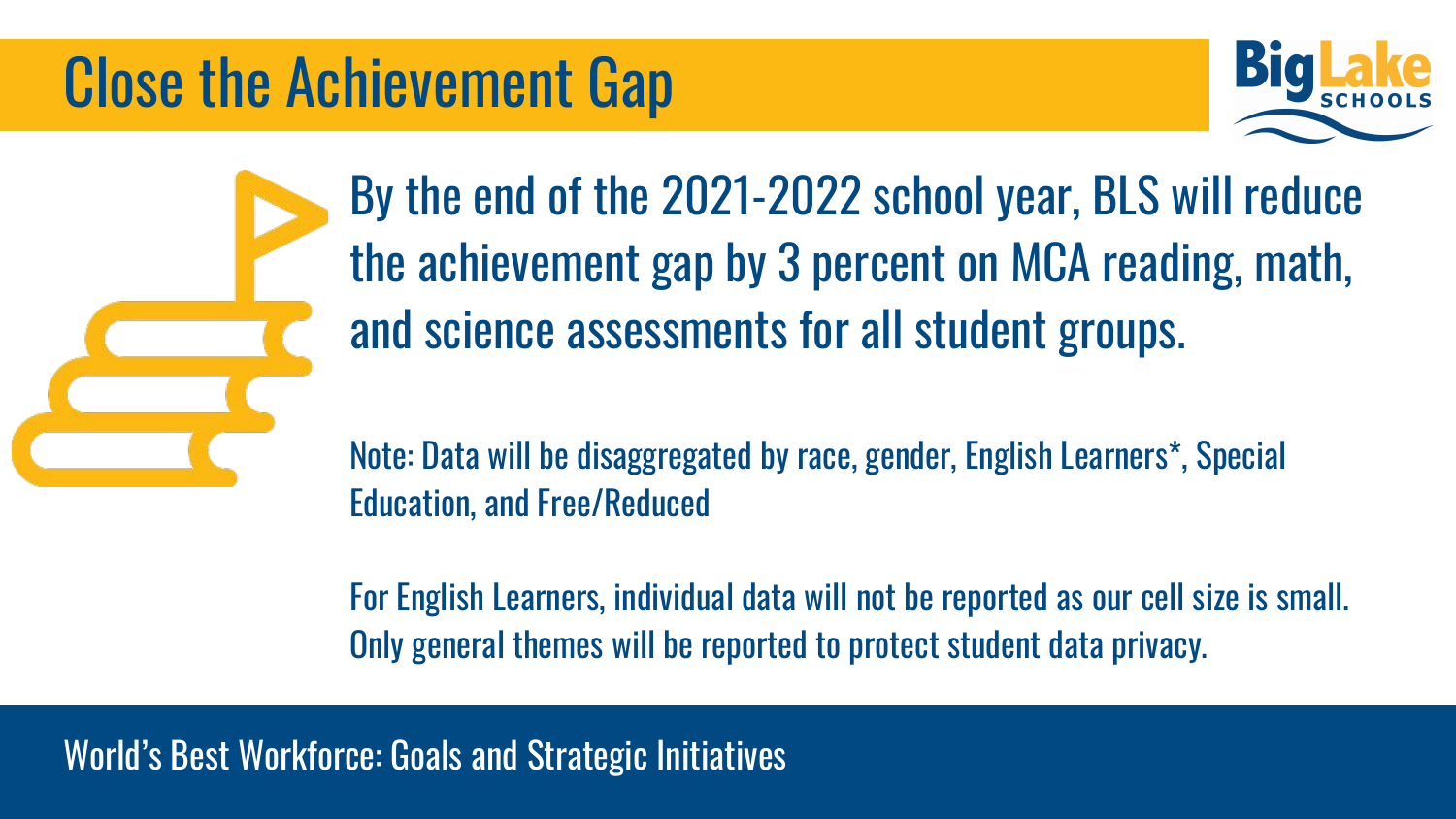## Close the Achievement Gap Strategies



- Disaggregate and respond to what the data reveal per work in Professional Learning Communities (PLCs) and through building instructional leadership teams (ILTs).
	- Provide professional learning for teachers on understanding the backgrounds of their students.
- Develop a deeper understanding of learner variability as a proactive approach to instructional planning.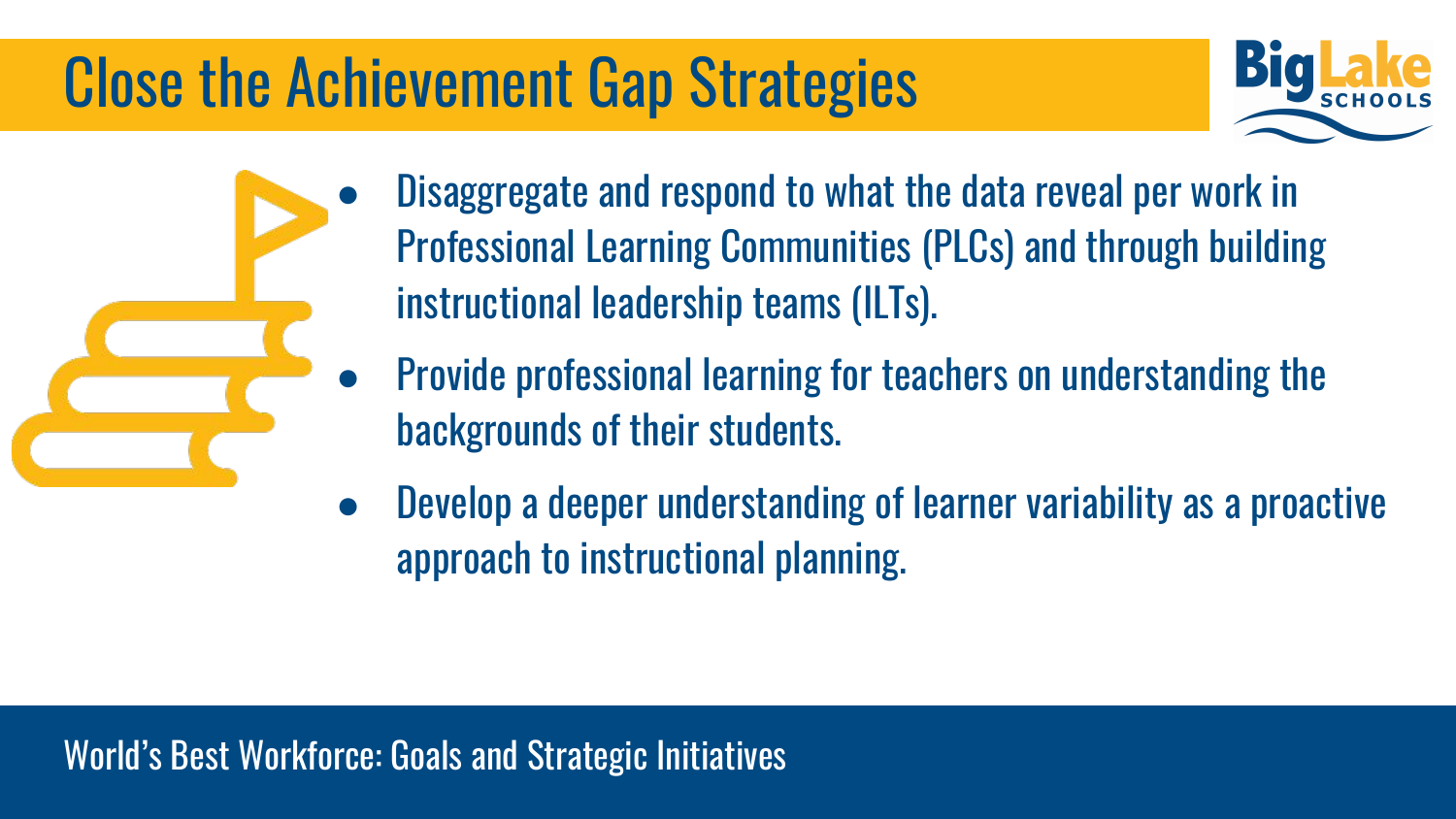## Close the Achievement Gap Strategies



- Implement the principles of Universal Design for Learning (UDL) to better address the needs of individual students.
- Effectively implement targeted literacy practices, focusing on academic conversations and response (low-stakes) writing.
- Effectively implement social and emotional learning (SEL) practices.
- Continually refine units of instruction by focusing on the integration of prioritized grade-level standards, essential life-work skills, and literacy.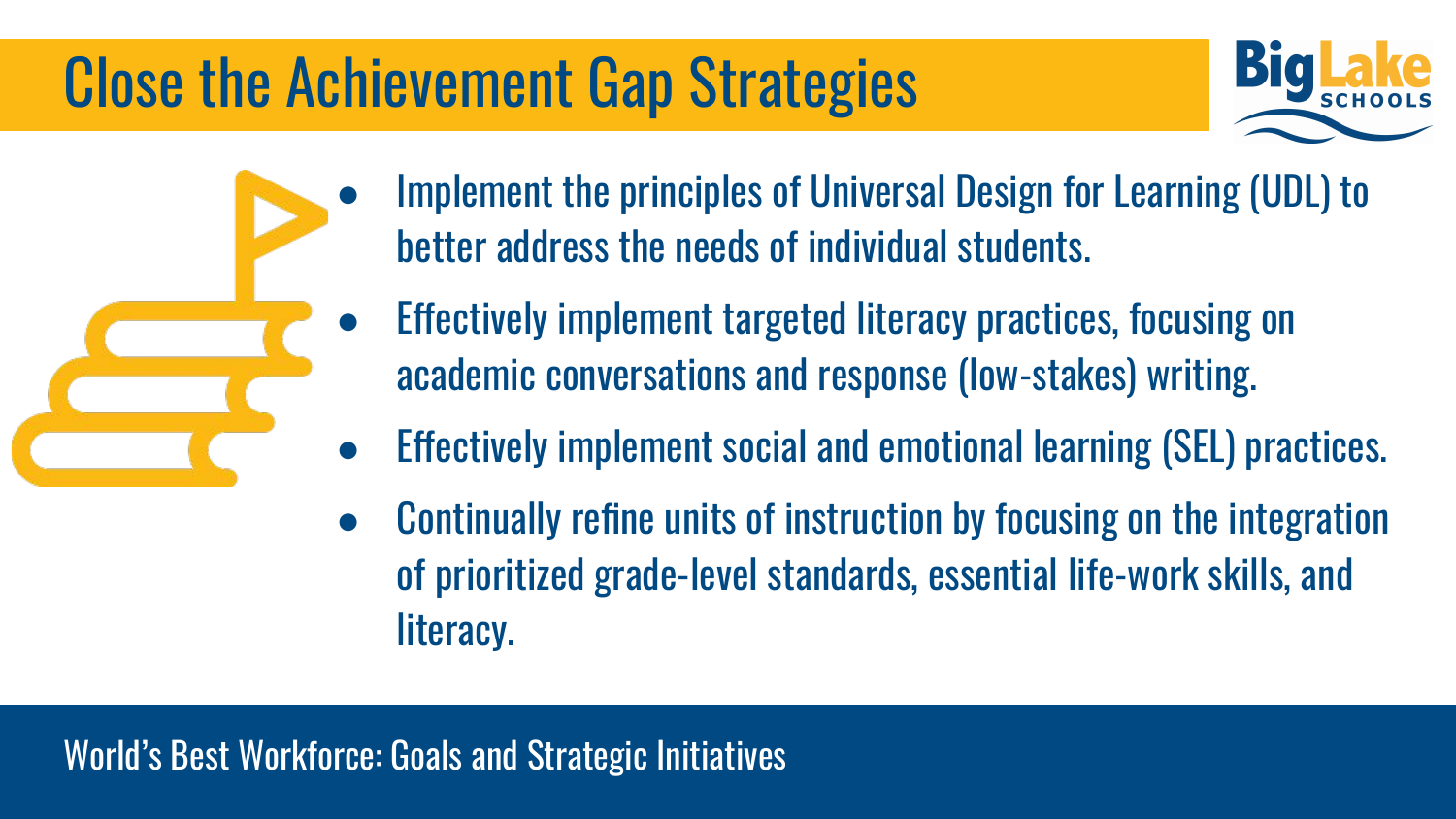#### Career and College Readiness





#### By the end of the 2021-2022 school year, 90 percent of juniors\* will take a career and/or college readiness assessment (ACT, Accuplacer, ASVAB).

\*While career and college readiness assessments are administered during a HS student's junior year, some sophomores and seniors may elect to participate.

- ACT: entrance exam to inform college admissions and scholarship eligibility (especially now) for 4 year universities
- Accuplacer: placement test for students interested in attending community and/or technical colleges
- ASVAB (Armed Services Vocational Aptitude Battery): skills and interest assessment that identifies interests and abilities for career options for both military and prospective members of the military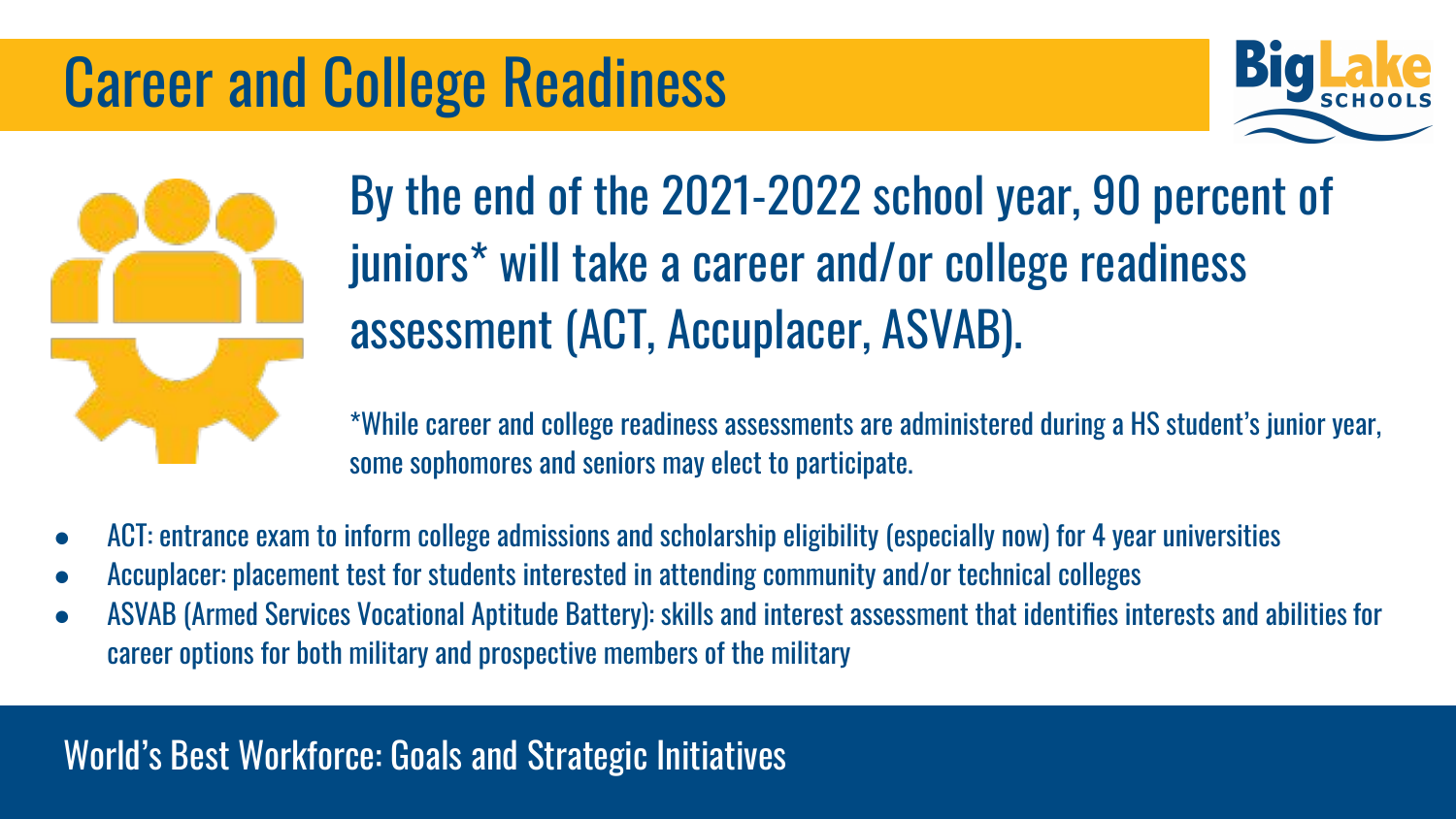# Career and College Ready Strategies



- Analyze and respond to SLEDS (Statewide Longitudinal Education Data System) data.
	- Use the lagging indicators from SLEDS data to inform course offerings and programming at BLHS.
	- Grow the apprenticeship program through expanded business and industry partnerships.
	- Refine the Career and College Readiness (CCR) graduation requirements to reflect CCR-related data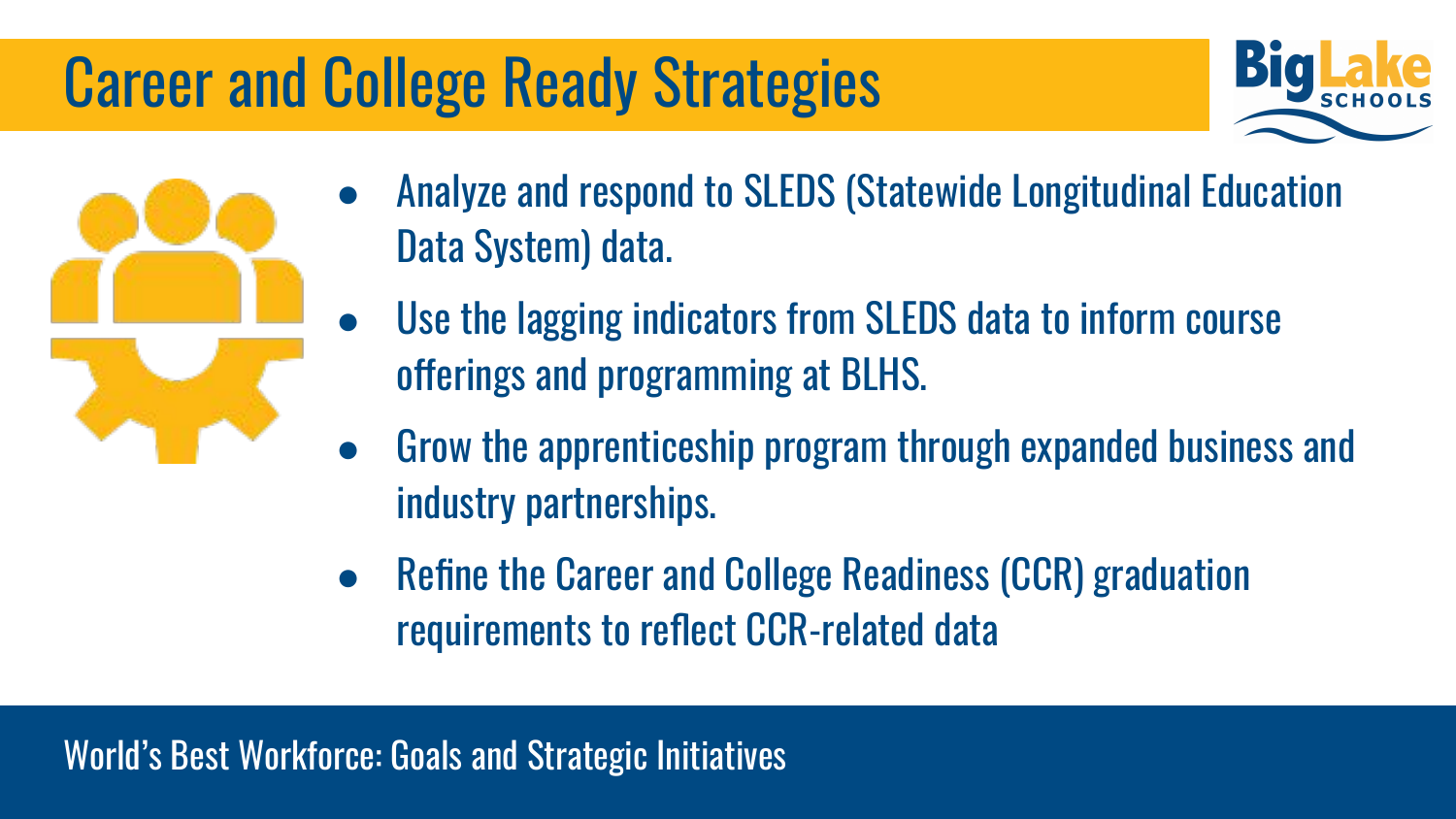# Career and College Ready Strategies





- Reinvigorate the use of Minnesota Career Information System (MCIS and MCIS Junior) to help students create and manage personalized learning plans.
- Increase collaboration among our schools to clarify and target life-work skills.
- Create more coherent skills-based pathways, especially for students in grades 6-12.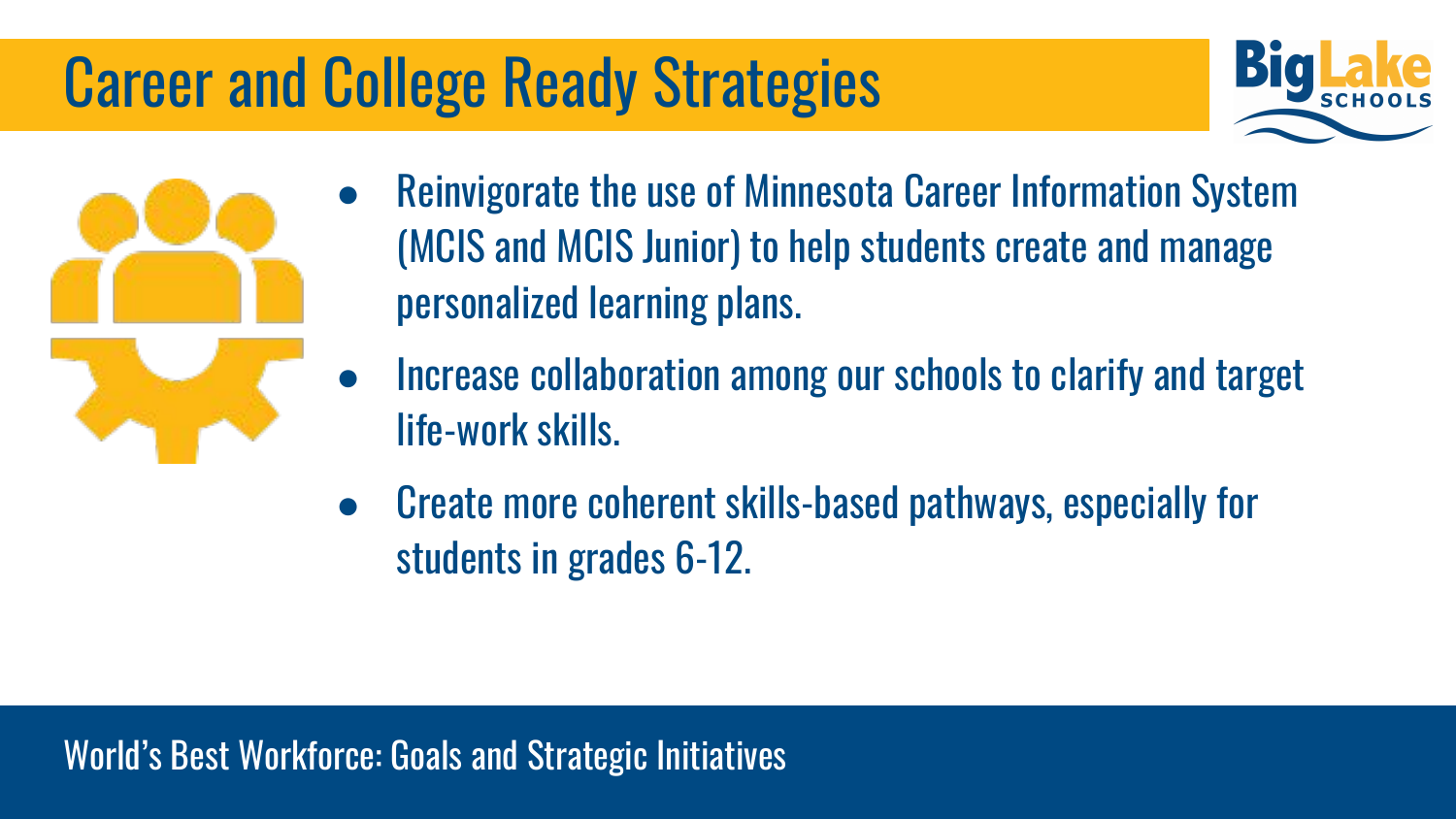#### **Graduation**





#### The graduation rate for Big Lake High School will increase by 2 percent for the 2021-2022 school year.

Note: This is based on data for a 4 year cohort. Graduation rates are also reported for 5, 6, and 7 years, based, in part, on students participating in transition programs (Special Education programming for 18-21 year olds).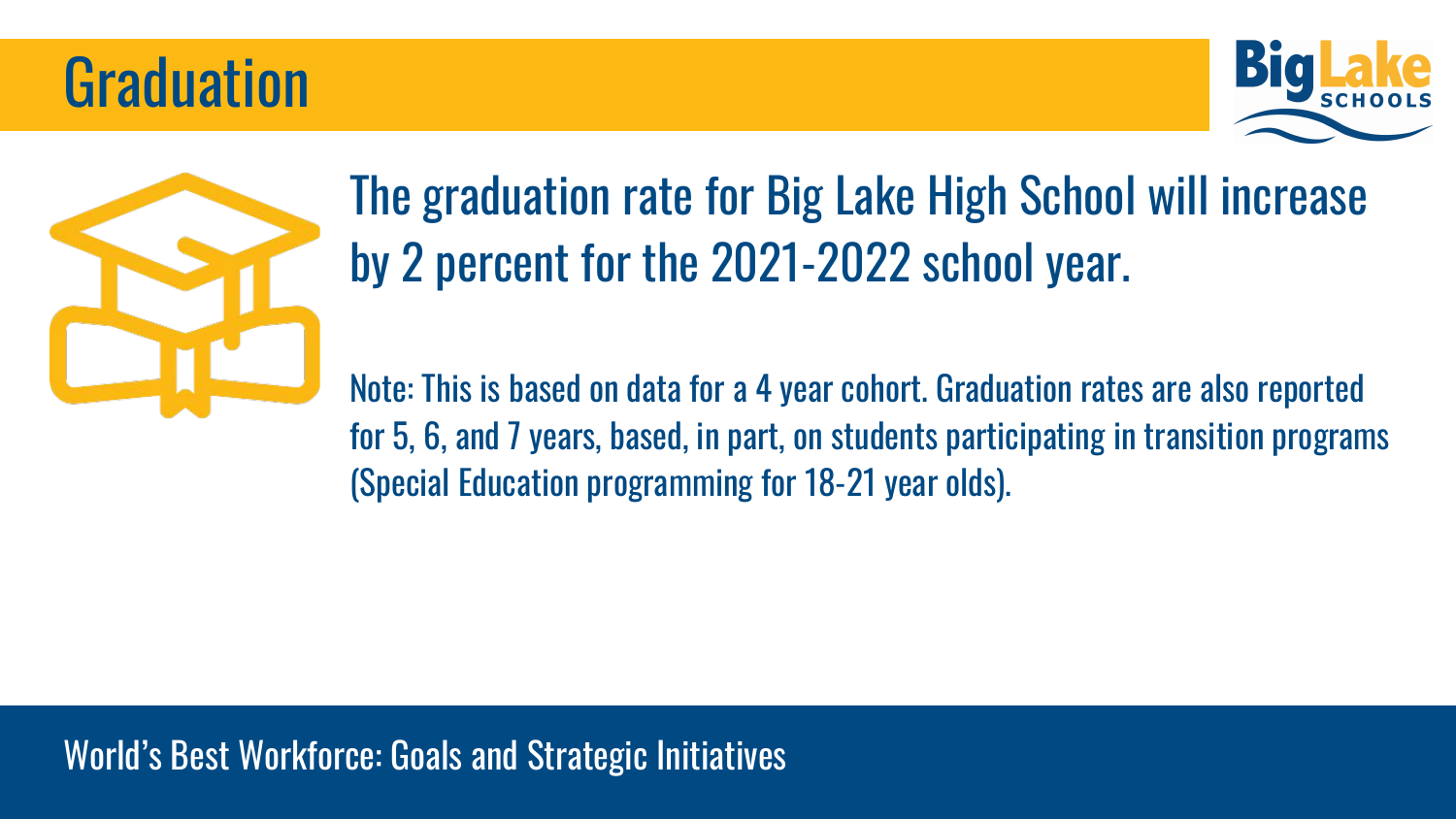# Graduation Strategies





- Reinvigorate the use of Minnesota Career Information System (MCIS and MCIS Junior) to help students create and manage personalized learning plans.
	- Continue to have counselors monitor course completion to keep students on track for graduation.
- Provide alternatives for students who need additional courses and/or credits to stay on track for graduation.